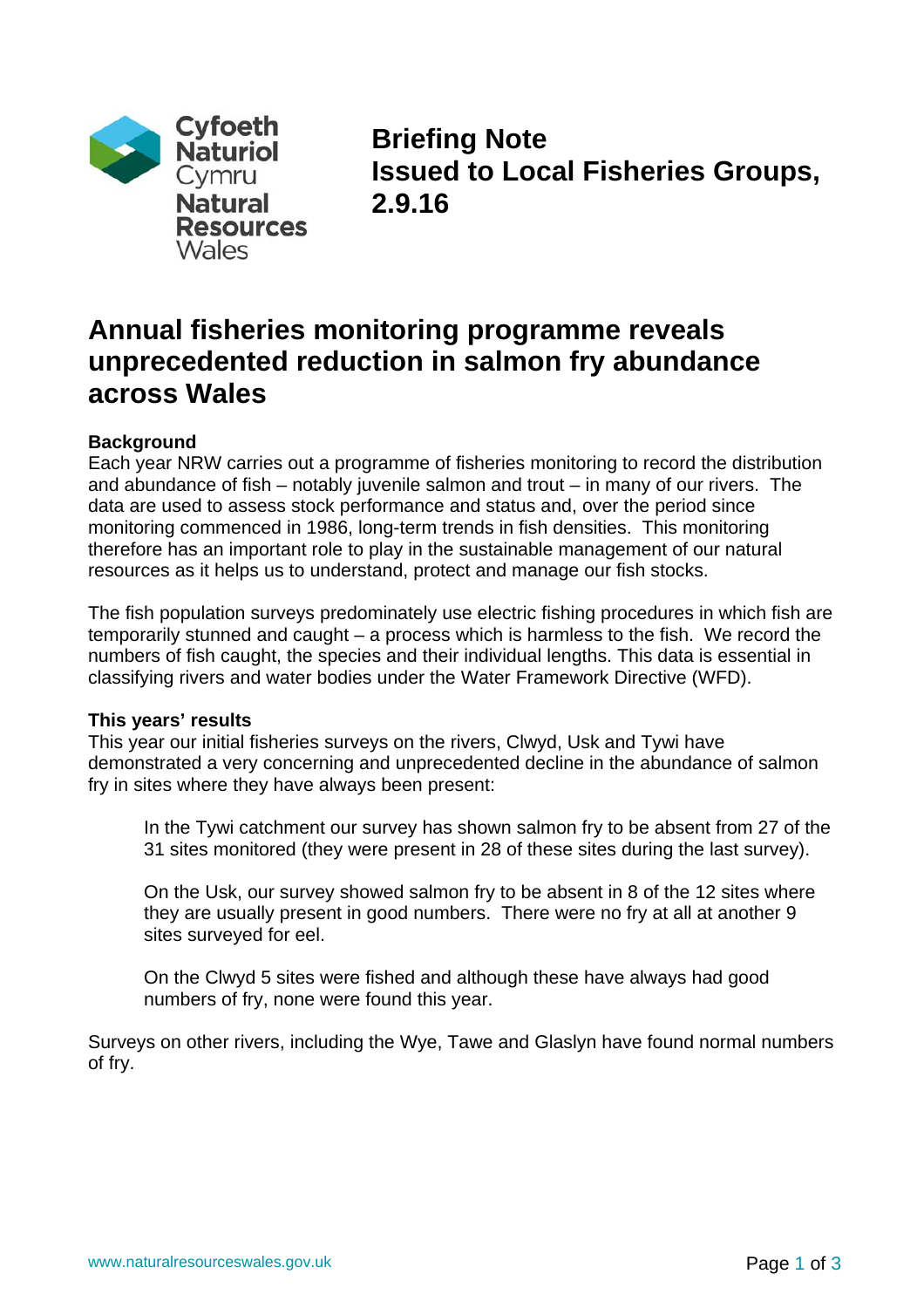

Our experienced fish survey staff report that these findings are unprecedented over the period of 30 years since fisheries monitoring commenced.

#### **What is the current position?**

At this stage it is important that we complete the survey programme to build a picture of the status of fish populations across Wales. Whist this is underway we are consulting with the Environment Agency on the position in England and with Welsh Government, and we are also discussing the results and their potential cause and implications, with Cefas (fisheries advisors to the UK Government). We are examining river flow and temperature data and considering other factors that might be implicated.

We also assess salmon stocks each year by comparing estimated egg deposition with catchment targets. We note that, although adult salmon stocks in 21 of our 23 principal salmon rivers are currently assessed as 'At Risk' (including the Clwyd and Tywi) or 'Probably at Risk' (including the Usk) of failing to meet their spawning targets, estimated egg depositions in 2015 were broadly unexceptional.

There is also some evidence, notably for the Clwyd, that trout fry populations are also much lower than in recent years.

#### **What are the possible reasons?**

It is presently too early to be clear what has caused the severe lack of fry in the three rivers highlighted here. We have considered a possible failure of fish to disperse to spawning tributaries, possibly due to flow, and the potential for disease or pollution to be the causative factor, however it is far too early be certain. However we also note that December 2015 was the hottest December on record and consequently we are assessing water temperature records.